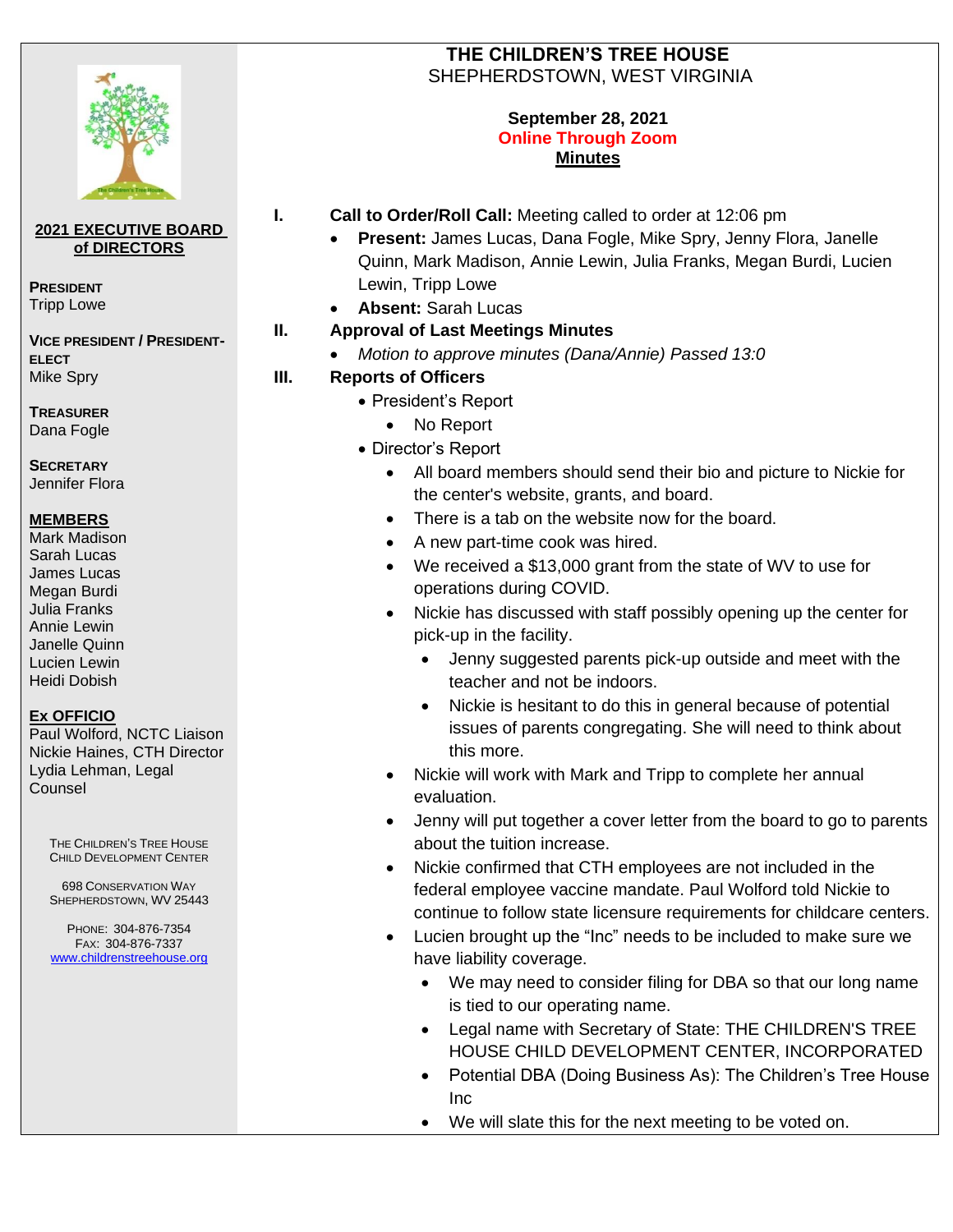- Treasurer's Report
	- Approve Financials
		- *Motion to approve the minutes (Jenny/Megan) Passed 13-0*
	- We are about to hit our revenue budget for the rest of the year by the end of September.
	- We still have one PPP loan on the books.
	- IRS issued a notice that our payments from NCTC are being reduced for a Federal Tax Levy. We are tax exempt and Dana can think of no reason we'd have tax debt. Dana and Nickie are looking into this.
		- Dana is confident we can get these penalties waived.
	- Nickie is working on getting our 2020 taxes completed.
	- Nickie spoke about awarding a bonus to staff for years of service and performance.
		- We have nine full-time and one part-time staff.
		- We have received \$77,000 in grant money this year (includes PPP monies).
		- Lucien proposed we will slate this for the next meeting to vote to amend the budget.
		- Nickie will share her formula for evaluating performance.
		- Nickie would like to use the \$13,000 for the bonuses.
		- We do have a healthy checking account, but we do not have reserves.
		- We will discuss reopening a vanguard account to have at least a month's worth of expenses.
		- Jenny asked for a cover letter or proposal for the monies that would be used for the reserves account and bonuses.
	- The new budget includes a tuition increase and an hourly increase for staff.

#### **IV. Reports of Committees**

- Executive Committee Tripp
	- No Report
- Finance Committee Dana
	- No Report
- Bylaws Committee Mark
	- No Report
- Personnel/Nominating Committee Mark
	- No Report
- Fundraising and Outreach Committee Mike
	- No Report

#### **V. Unfinished Business**

- The scheduler position was removed from the meeting template since we do not use it, and the person has resigned.
- **VI. New Business**
	- Welcome Janelle, Lucien, and Heidi